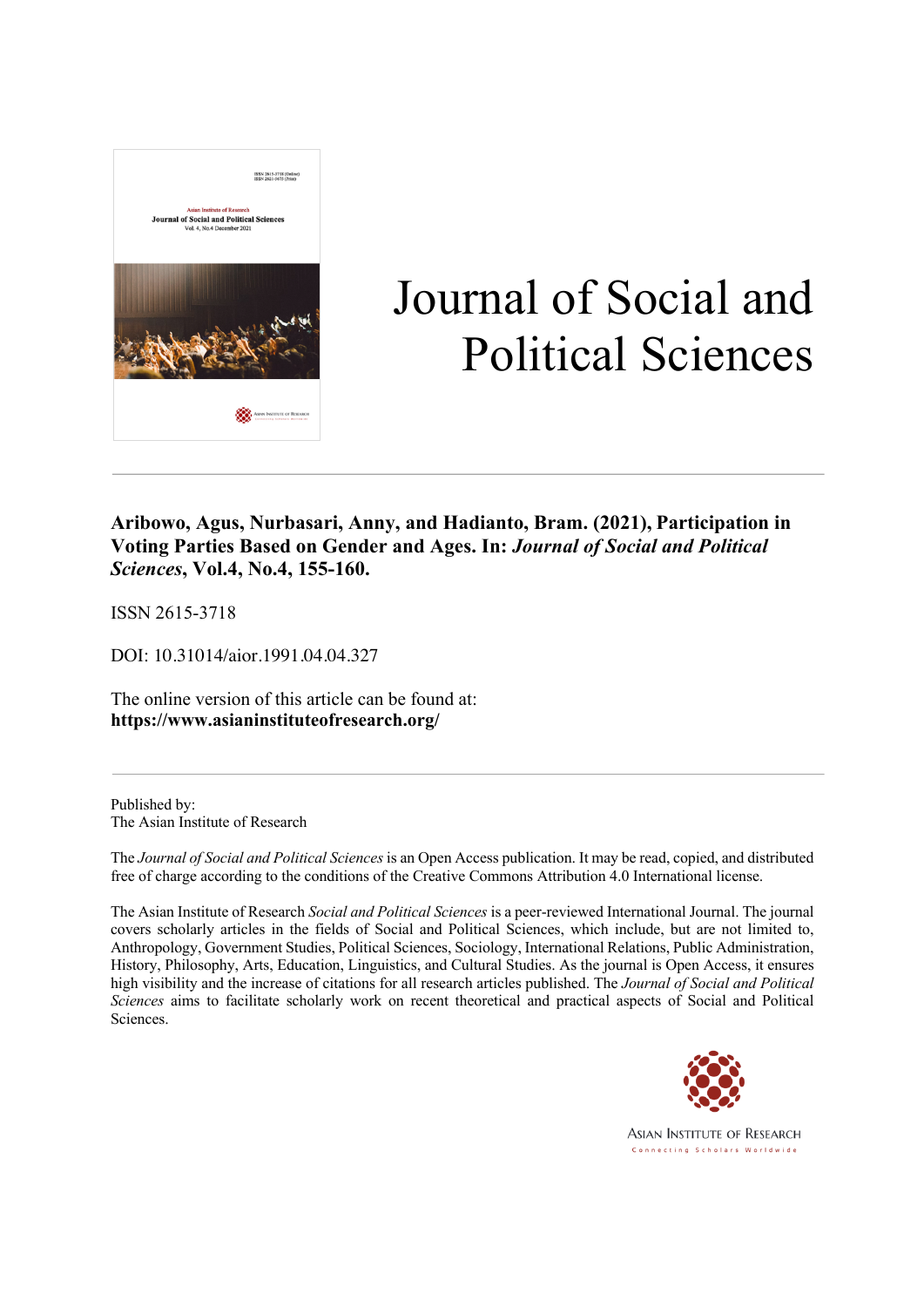

## Participation in Voting Parties Based on Gender and Ages

Agus Aribowo<sup>1</sup>, Anny Nurbasari<sup>1</sup>, Bram Hadianto<sup>2</sup>

<sup>1</sup> Master of Management Department, Business Faculty, Maranatha Christian University, Bandung, Indonesia 2 Management Department, Business Faculty, Maranatha Christian University, Bandung, Indonesia

Correspondence: Bram Hadianto, Management Department, Business Faculty, Maranatha Christian University, Jl. Prof. Drg. Suria Sumantri, MPH. No. 65 Bandung 40164, Indonesia Email: tan\_han\_sin@hotmail.com

#### **Abstract**

In a democracy, a general election is a platform for citizens to use their political rights. However, not all citizens use it well, leading to an imperfect voting participation level. This situation motivates this study to exist. With this intention, this paper examines and analyzes the participation to vote decision in the party general election in 2019 based on gender and ages. Backing up this goal, we use the people in three regencies in West Java: Subang, Majalengka, and Sumedang, as the population. Because of these areas, we utilize multistage random sampling to take 600 people as the samples. As the statistical checking, we use the Mann-Whitney U and Kruskal-Wallis to test the hypotheses based on the categorical responses. After investigating the answers through the statistical test and discussing their outputs, we deduce that the participation of females is lower than that of males, demonstrating the gender gap. Also, the younger the participants, the higher involvement to vote.

**Keywords:** Ages, Gender, General Election, Participation in the Vote

#### **1. Introduction**

As a science, marketing can be applied in several fields, like business and politics (Bastian, 2010). In business, marketing functions to perceive and exchange value through communication with consumers. Similarly, political communication is needed when the parties intend to deliver value to their voters via campaign (Korschum, Martik, Vadakkepatt, 2020). Furthermore, marketing in the company persuades consumers to purchase goods or utilize services (Aribowo, Sucherly, Suryana, & Effendi, 2016). Meanwhile, the marketing in politics focuses on attracting voters to choose the majors (Lestari & Rafni, 2018), the regents (Solihah, Bainus, & Rahmatunnisa, 2015), the governors (William & Wuryandari, 2020), the president (Fowler, Ridout, & Franz, 2016), and the parties (Aribowo et al., 2016).

In the democratic system, the victorious general election depends on the participation rate of citizens: the higher this rate, the more qualified the democracy (Mulyadi, 2019). Moreover, Hasan et al. (2021) explain that accumulated voices are helpful for the head and vice candidates of regency, municipality, and state leaders to achieve their position. Additionally, for parties, Adam, Bataubun, and Jalal (2021) enlighten that a party can place its representatives in the parliament if these voices exceed the established parliamentary threshold. In this situation, the general election commission must set and announce the eligible vote calculation result (Noor, 2009).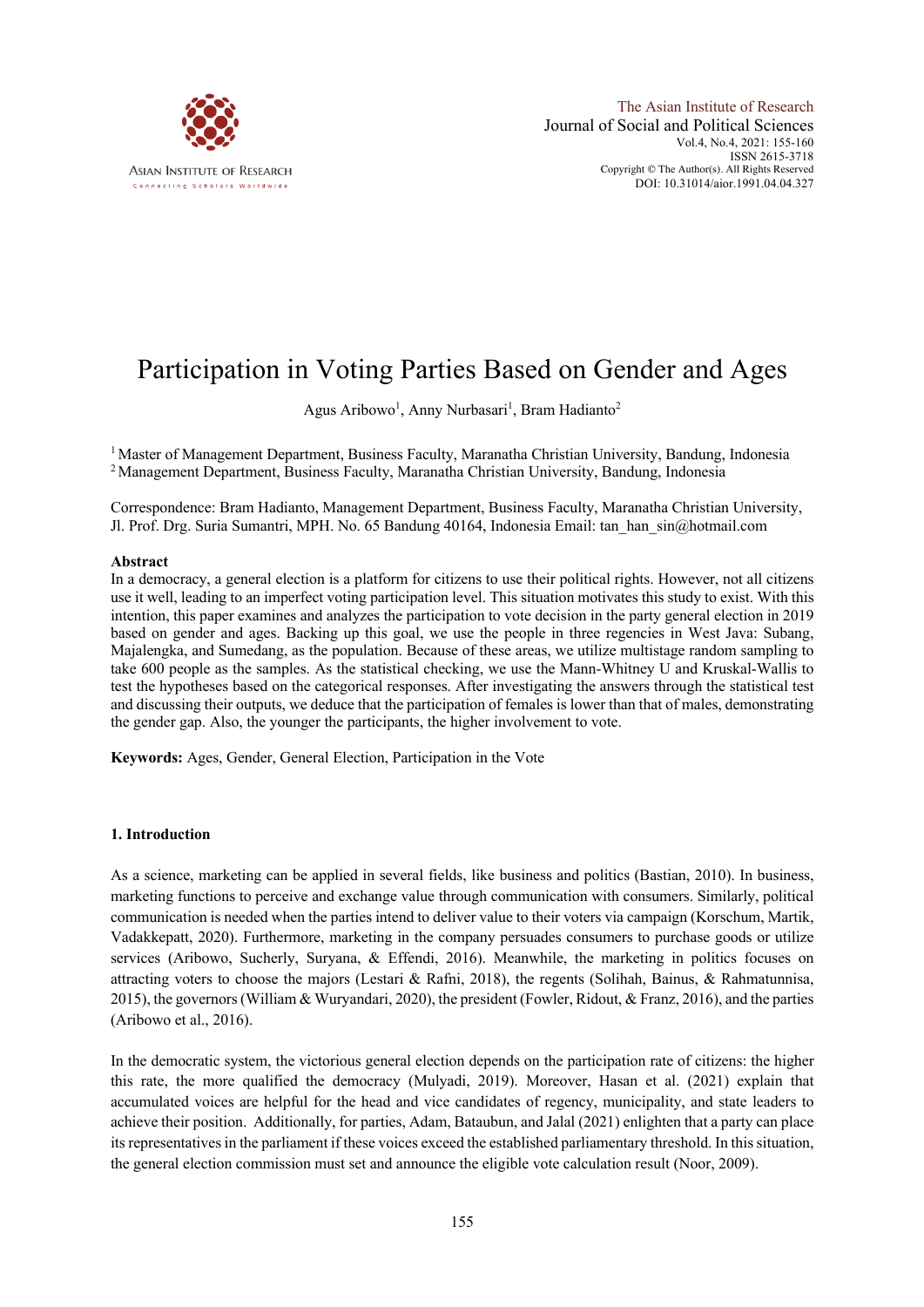Nationally, the participation level of citizens in Indonesia since multi parties in 1999 tends to go down from 92.7% this year to 81.7% in 2019 (see Table 1). It means the political rights to choose the parties are not performed well. According to Aribowo et al. (2016), this evidence is due to several reasons: (1) elections do not contribute to the welfare of society, (2) lousy performance of political parties in front of the public, the parties only pay attention to group interest, (3) dishonesty and immoral of politicians, reflected by their corruption, and (4) parties do not realize their promise to their supporters, (5) bias exists to execute the public election.

Table 1: The number of parties, the participation rate, and abstain level of Indonesians in the general election between 1999 and 2019

| Year | Total       |                  |                       | Participation rate | Abstain rate |
|------|-------------|------------------|-----------------------|--------------------|--------------|
|      | All parties | National parties | Local parties in Aceh |                    |              |
| 1999 | 48          | 48               |                       | 92.6%              | $7.4\%$      |
| 2004 | 24          | 24               | -                     | 84.1%              | 15.9%        |
| 2009 | 44          | 38               |                       | 70.9%              | 29.1%        |
| 2014 | 15          | 12               |                       | 75.1%              | 24.9%        |
| 2019 | 20          | 16               |                       | 81.7%              | 18.3%        |

Notes: In 2009 and 2004, the national parties existed. After 2004, local parties from Aceh appeared. Six, three, and four local parties were available from 44, 15, and 20 participating parties in the general election between 2009 and 2019. The rest were from the national (see the public election supervisory agency information in 2019 in Manado city). The participation and abstain rates between 1999 and 2014 and in 2019 refer to Damarjati (2019) and Jelita (2019), respectively.

*Source: The General Election Supervisory Agency of Manado city* (2019)*, Damarjati* (2019)*, and Jelita* (2019)

Through the literature study, Willocq (2019) emphasizes that gender and age can affect the voting decision besides the other determinants. Unlike Willocq (2019) with a theoretical perspective, Bibi (2020) points out the low participation for females in the general election in Pakistan. When studying the voting behavior around 13 countries in East and Southeast Asia, Liu (2020) reports the gender gap in voting turnout in Malaysia: participation of women is lower than that of men. However, contrary results based on this determinant exist, as displayed by Wagner, Johann, and Kritzinger (2012), Aribowo et al. (2016), Lee, Park, and Kim (2016), Intyaswati, Maryani, Sugiana, and Venus (2021), demonstrating no association.

Besides, a theoretical review of Willocq (2019), the studies trying to examine the association between ages and voting decisions with empirical data are available [see Wagner et al. (2012), Aribowo et al. (2016), Liu (2020), and Intyaswati et al. (2021), for instance]. In their study, Wagner et al. (2012) verify a positive relationship between age and voting decisions. Also, Aribowo et al. (2016) document the significant relationship after employing the Chi-square test and analysis. However, Lee et al. (2016), Liu (2020), and Intyaswati et al. (2021) cannot prove this relationship.

Women have less political knowledge than men (Dassonneville, Nugent, Hooghe, & Lau, 2020). Besides, they perceive that politics is dishonest, brutal, and complicated (Zamroni, 2013). Therefore, they apathetically vote (Willocq, 2019). This circumstance is supported by Bibi (2020), presenting a small turnout of Pakistani females. In her study learning gender gap in voting turnout, around 13 countries in East and Southeast Asia, Liu (2020) reports that a negative gender gap only exists in Malaysia, with females as the reference category. It means the participation of women is significantly less than that of men. Based on this information, this study proposes hypothesis one like this.

H1: Unlike men, women have less participation in voting.

The minimum age to participate in the general election is dissimilar among the countries. For example, the intended age in Austria is 16 (Wagner et al., 2012), Indonesia is 17 (Intyaswati et al., 2021). According to the Indonesian Health Ministry age categories published in 2009 cited by Al-Amin and Juniati (2017), the seventeenth is the bottom level of adolescence, and 25 is the top. Furthermore, the adult and elderly are aged 26 to 45 and 46 to 65. According to Willocq (2019), mature adults have a favorite party to be chosen and stable philosophy in their mind;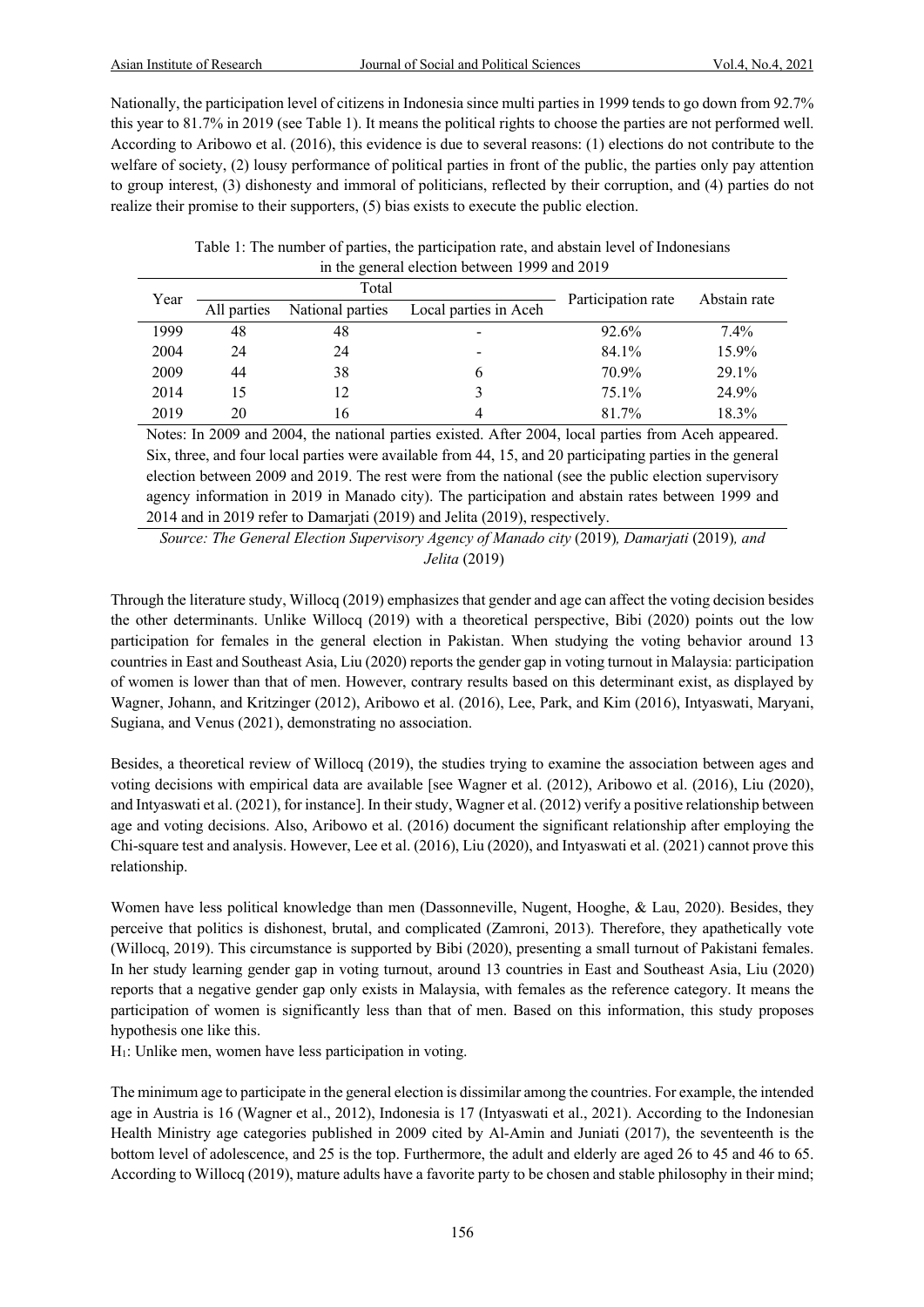therefore, they tend to participate more in the general election. Wagner et al. ( (2012) confirm this positive tendency in their study: Austrian voting quality above 31 is higher than the persons between 18 to 30. Based on this information, this study proposes hypothesis two like this.

H2: The older participant, the greater participation in voting.

#### **2. Method**

#### *2.1. Variable Definition*

This study utilizes three categorical variables: gender, age, and voting participation, mentioning the proposed hypotheses.

- a. To measure gender, we use two categorical variables: male and female.
- b. To measure age, we use the variable with three categories: teenagers, adults, and elderly, aged between 17 and 25, 26 and 45, 46 and 65, respectively.
- c. To measure participation in the voting parties, we mention Aribowo et al. (2015) by categorizing three options of the answer: (1) always, (2) seldom, and (3) never.

#### *2.2. Population, Samples, and Sampling Method*

The total population of this study is 2,896,989 voters at the three regencies in West Java: Subang, Majalengka, and Sumedang, where this information comes from the local general election commission. Moreover, the total minimum samples refer to the online calculator at www.calculator.net/sample-size-calculator.html utilizing a 95% confidence level, a 5% error margin, 50% population proportion. Based on this calculation, the minimum sample size is 385. Additionally, we add the samples to 600 respondents to get a more accurate measurement.

|            | Table 2: The allocation of samples based on population |            |               |
|------------|--------------------------------------------------------|------------|---------------|
| Regency    | Total population                                       | Proportion | Total Sample  |
| Subang     | 1,110,185                                              | 38.32%     | 230 (rounded) |
| Majalengka | 952,528                                                | 32.88%     | 197 (rounded) |
| Sumedang   | 834,276                                                | 28.80%     | 173 (rounded) |
| Total      | 2.896,989                                              | 100%       | 600           |

*Source: Researchers' database*

Because of the three regencies, we employ a multistage random sampling method to take 600 people as the samples based on population proportion (see Table 2). This sampling method demands two or more steps of random sampling based on the area of the population. After that, the people in this area are randomly chosen (Sedgwick, 2015). Based on this context, firstly, this study takes 27 districts as the sample area from 82 existing districts in three regencies as population area. Then, 74 villages distributed in the 27 districts are selected as the sub-sample area. Furthermore, 230, 197, and 173 people are taken randomly based on the total villagers in 74 districts.

#### *2.3. Method to test the responses*

This study utilizes categorical variables. Hence, according to Hartono (2012), this circumstance requires nonparametric statistical testing.

- a. Since gender has two categories, we use the Mann-Whitney test to compare the participating tendency difference, as Santoso (2005) explains.
- b. Since ages have three categories, we employ the Kruskal Wallis test to compare the participating tendency difference, as Santoso (2005) describes.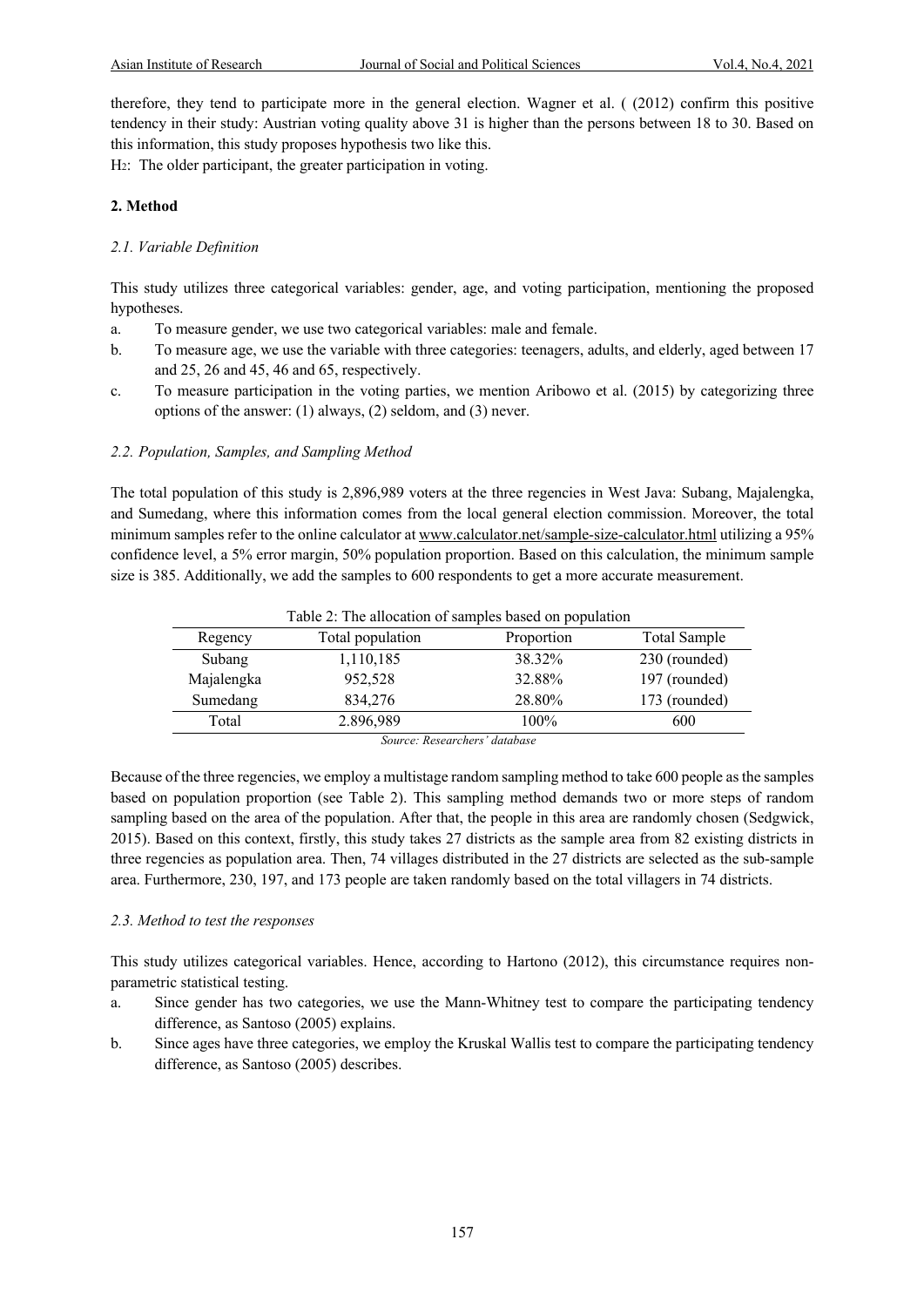#### *2.4. Method to collect the data*

This study utilizes a survey to grab respondents' answers (Hartono, 2012). To make respondents rapidly respond, we use closed questions with some choices related to the variables, as Sugiyono (2017) suggests. In this context, the responses needed are associated with categorical variables: participation in the voting parties, gender, and ages.

#### **3. Results and Discussion**

#### *3.1. Descriptive Statistics*

The data needed in this study are collected by onsite survey between September 9 and October 26, 2019. Then, these data are presented by frequency based on gender, age, and voting participation, in Table 3 exhibits. In this survey, the females and teenagers dominantly participate, shown by 52% and 59.83%, singly. For the participants with the continuous response is 94%.

| Variable      | Categorical description       |     | Percentage |
|---------------|-------------------------------|-----|------------|
| Gender        | Male                          | 288 | 48.00%     |
|               | Female                        | 312 | 52.00%     |
| Age           | Teenagers: 17 to 25 years old | 359 | 59.83%     |
|               | Adults: 26 to 45 years old    | 119 | 19.83%     |
|               | Elderly: 46 to 65 years old   | 122 | 20.33%     |
| Participation | Continuous                    | 564 | 94.00%     |
| to vote       | Seldom                        | 10  | $1.67\%$   |
|               | Never                         | 26  | 4.33%      |

#### Table 3: Descriptive Statistics of Gender, Age, and Voting Participation

*Source: Output of IBM SPSS 19*

#### *3.2. The output of the statistical examination*

Table 4 is the Mann-Whitney U testing result for the first hypothesis. It displays that the mean rank of females, 293.90, is lower than that of males, 307.65, with the asymptotic probability (1-tailed) for Z-statistic of 0.009. Because this value is lower than the significance level of 5% and the mean rank of women is below that of men, we accept the first hypothesis: the participation of women to vote is less than that of men.

|        |           | Table 4: The test result of Mann-Whitney |                       |
|--------|-----------|------------------------------------------|-----------------------|
| Gender | Mean Rank | Description                              | Participation to vote |
| Male   | 307.65    | Mann-Whitney U                           | 42870.000             |
| Female | 293.90    | Z-statistic                              | $-2.358$              |
|        |           | Asymptotic probability (1-tailed)        | 0.009                 |
|        |           | Source: Modified output of IBM SPSS 19   |                       |

Table 5 is the Kruskal Wallis testing result for the second hypothesis. It demonstrates that teenagers, adults, and elderly mean ranks are 310.94, 287.46, and 282.65, respectively, supported by the asymptotic probability for Chi-Square of 0.000. Because this value is lower than the significance level of 5%, we reject the second hypothesis. Instead, we find a negative relationship between age and mean rank: the more senior participants, the less voting tendency.

| Table 5: The test result of Kruskal Wallis |           |                        |                       |  |
|--------------------------------------------|-----------|------------------------|-----------------------|--|
| Group of age                               | Mean Rank | Description            | Participation to vote |  |
| Teenagers: 17-25                           | 310.94    | Chi-Square             | 19.436                |  |
| Adults: 26-45                              | 287.46    | Degree of freedom      |                       |  |
| Elderly: $46-65$                           | 282.65    | Asymptotic probability | 0.000                 |  |
|                                            |           |                        |                       |  |

*Source: Modified output of IBM SPSS 19*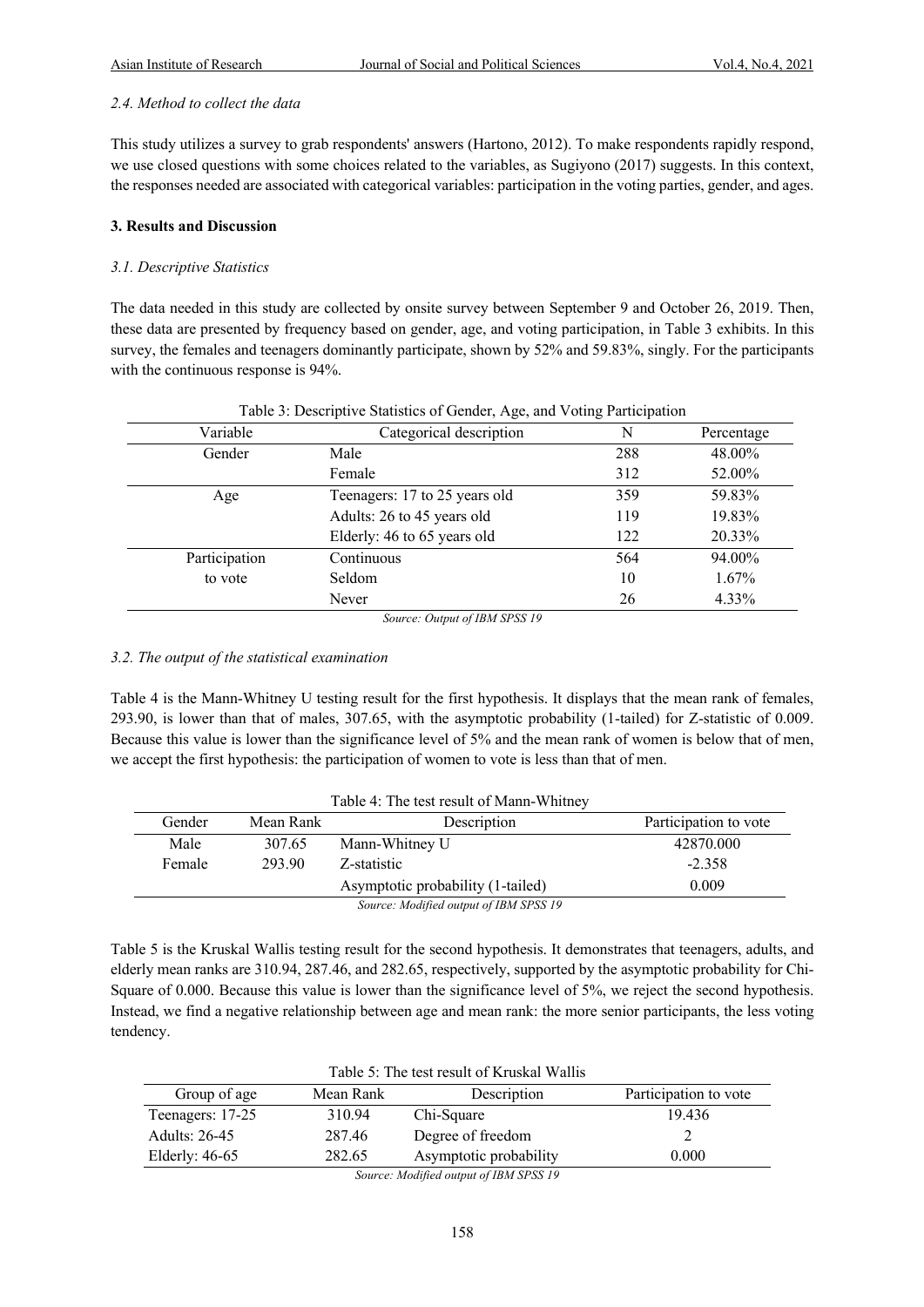#### *3.3. Discussion*

From the first hypothesis testing result, we find that women have less participation in voting than men, reflecting a gender gap. Women assume that politics is filthy; therefore, they avoid being involved inside. They know many cases, i.e., bribery and corruption, happen after the legislative members representing their party are on duty by watching and reading news on television and the online media on their smartphone. Therefore, this fact aligns with the research of Bibi (2020) and Liu (2020), exhibiting women tend to have less voting participation.

The second hypothesis testing result shows that the younger, the greater voting involvement. The increase in this participation cannot be separated from political education in advance by the general election commission. Fundamentally, the young generation is idealist actors and critical thinkers. Therefore, this generation can easily vote as long as the material contents support them better to be respectable citizens. Thus, this fact contradicts the study of Wagner et al. (2012), declaring the more senior, the higher the voting decision.

Regarding the gender gap explaining that women dislike bad politics, the parliament members must avoid corruption and bribery. Furthermore, to eliminate this gap, they must become good examples for people by showing integrity and excellence to work, demonstrating attention, and providing solutions to social problems. Besides, the younger the voters, the more tendency to participate in general elections indicates effective political education in these regencies: Subang, Majalengka, and Sumedang. Therefore, educating teenagers to vote in these areas needs to be followed by the other regencies and municipalities in Indonesia.

#### **4. Conclusion**

This research intends to examine and analyze the difference in participation to vote parties based on gender and age. By employing the 600 citizens from three regencies, Subang, Majalengka, and Sumedang, as the samples through survey from September 9 to October 26, 2019, this study infers that female involvement in voting is inferior to that of males. Besides, the voting contribution is influenced by ages: the voting participation of the youth is higher than that of the adults and the elderly.

Although efficaciously proving the difference in voting participation based on gender and age, this research is still limited in the modeling aspect. Therefore, the following scientists are expected to explain voting participation determinants, such as social media marketing, political trust, satisfaction with democracy, political awareness, internal and external political efficacy, political talk. Furthermore, the structural equation model can be applied to analyze data and examine the relationship declared in the hypothesis statistically.

#### **References**

- Adam, A. F., Betaubun, W. L., & Jalal, N. (2021). Quo vadis of parliamentary threshold in Indonesia. *Jurnal Ilmiah Ilmu Pemerintahan, 6*(1), 1-17. doi:10.14710/jiip.v6i1.8618
- Al-Amin, M., & Juniati, D. (2017). The analysis of fractal box-counting of face image by Canny edge detectionbased human group age classification. *Jurnal Ilmiah Matematika, 2*(6), 33-42.
- Aribowo, A., Sucherly, S., Suryana, Y., & Effendi, N. (2016). A study of vote decision among political parties in legislative election 2014. *International Journal of Economics, Commerce, and Management, 4*(5), 617-639. Retrieved from https://ijecm.co.uk/wp-content/uploads/2016/05/4541.pdf
- Bastian, A. F. (2010, May 11). *Political Marketing*. Retrieved November 2021, 30, from https://news.detik.com/opini/d-1355495/marketing-politik
- Bibi, H. (2020). Causes of low turn out of women in the general elections: A case study of district Peshawar. *Pakistan Social Sciences Review, 4*(2), 608-618. doi:10.35484/pssr.2020(4-II)48
- Damarjati, D. (2019, April 13). *Abstain from the old order to present order*. Retrieved December 20, 2021, from https://news.detik.com/berita/d-4509398/fenomena-golput-dari-orde-lama-hingga-kekinian
- Dassonneville, R., Nugent, M. K., Hooghe, M., & Lau, R. (2020). Do women vote less correctly? The effect of gender on Ideological proximity voting and correct voting. *The Journal of Politics, 82*(3), 1156–1160. doi:10.1086/707525